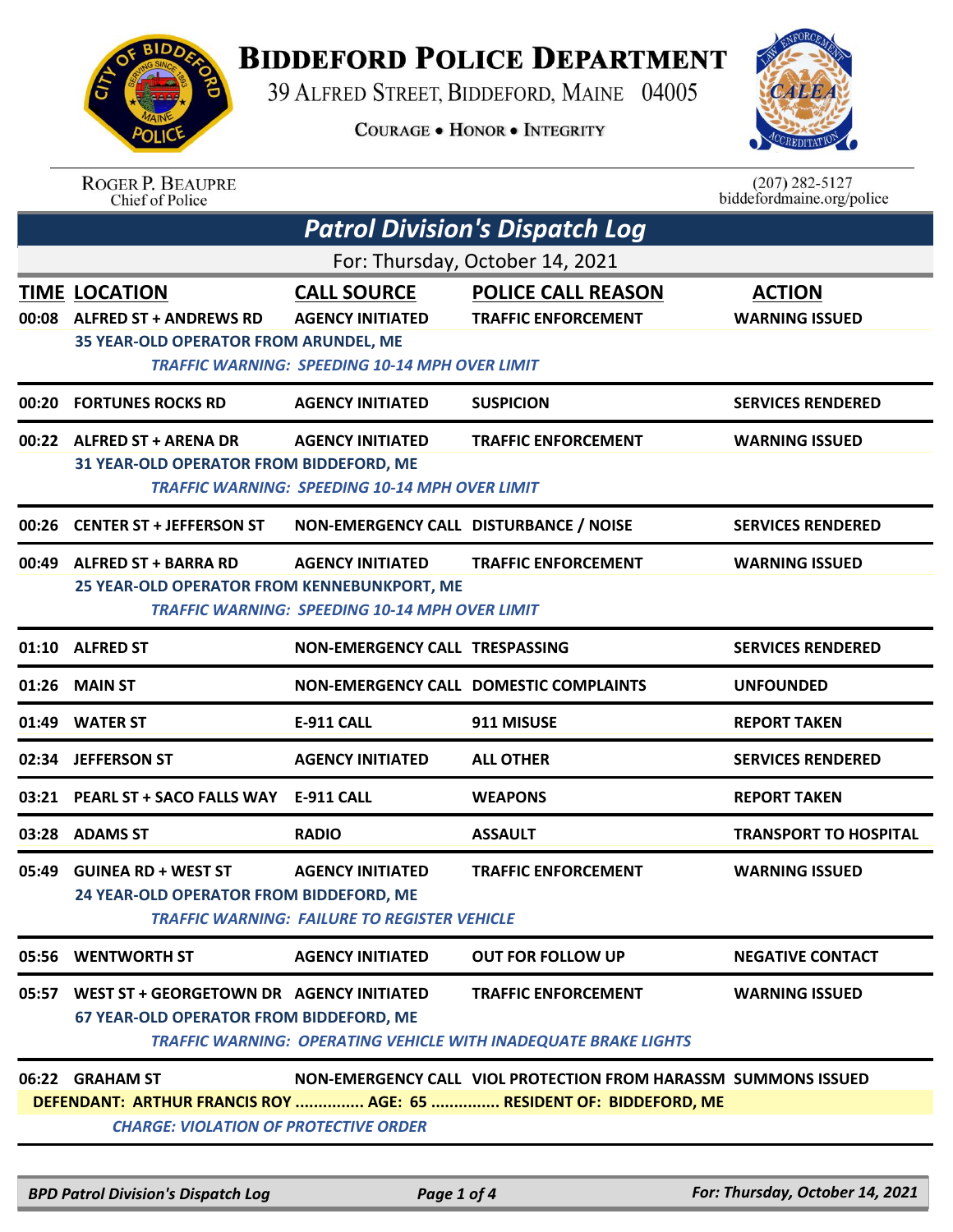| <b>TIME LOCATION</b><br>07:59 ALFRED ST + EDWARDS AVE | <b>CALL SOURCE</b><br>E-911 CALL            | <b>POLICE CALL REASON</b><br><b>VEHICLE CRASH - POLICE ONLY</b> | <b>ACTION</b><br><b>STATE FORM TAKEN</b> |
|-------------------------------------------------------|---------------------------------------------|-----------------------------------------------------------------|------------------------------------------|
| 09:08 WENTWORTH ST                                    |                                             | NON-EMERGENCY CALL ARTICLES LOST/FOUND                          | <b>SERVICES RENDERED</b>                 |
| 09:17 ALFRED ST                                       | <b>WALK-IN AT STATION</b>                   | <b>ARTICLES LOST/FOUND</b>                                      | <b>REPORT TAKEN</b>                      |
| 09:22 HILL ST                                         |                                             | NON-EMERGENCY CALL COMMUNITY ENGAGEMENT                         | <b>SERVICES RENDERED</b>                 |
| 09:23 HILL ST                                         |                                             | NON-EMERGENCY CALL COMMUNITY ENGAGEMENT                         | <b>SERVICES RENDERED</b>                 |
| 09:58 SOUTH ST                                        | <b>NON-EMERGENCY CALL THEFT</b>             |                                                                 | <b>REPORT TAKEN</b>                      |
| 10:06 ELM ST + PRECOURT ST                            | E-911 CALL                                  | <b>VEHICLE CRASH - POLICE ONLY</b>                              | <b>STATE FORM TAKEN</b>                  |
| 10:24 ALFRED ST                                       | <b>WALK-IN AT STATION</b>                   | <b>DRUG BOX</b>                                                 | <b>SERVICES RENDERED</b>                 |
| 10:54 ALFRED ST                                       | <b>NON-EMERGENCY CALL DRIVING COMPLAINT</b> |                                                                 | <b>SERVICES RENDERED</b>                 |
| 11:10 ALFRED ST                                       | <b>OTHER</b>                                | <b>OUT FOR FOLLOW UP</b>                                        | <b>SERVICES RENDERED</b>                 |
| 11:29 ALFRED ST                                       | <b>AGENCY INITIATED</b>                     | <b>PAPERWORK</b>                                                | <b>PAPERWORK NOT SERVED</b>              |
| 11:35 ALFRED ST                                       |                                             | NON-EMERGENCY CALL MOTOR VEHICLE THEFT                          | <b>REPORT TAKEN</b>                      |
| 11:42 MAIN ST                                         | <b>NON-EMERGENCY CALL SUSPICION</b>         |                                                                 | <b>NEGATIVE CONTACT</b>                  |
| 12:02 PARKSIDE DR                                     | <b>WALK-IN AT STATION</b>                   | <b>FRAUD / SCAM</b>                                             | <b>REPORT TAKEN</b>                      |
| 12:28 ST MARYS ST                                     | NON-EMERGENCY CALL CIVIL COMPLAINT          |                                                                 | <b>CIVIL COMPLAINT</b>                   |
| 12:31 MARINER WAY                                     | <b>AGENCY INITIATED</b>                     | <b>SUSPICION</b>                                                | <b>SERVICES RENDERED</b>                 |
| 12:34 SOUTH ST                                        |                                             | NON-EMERGENCY CALL DOMESTIC COMPLAINTS                          | <b>REPORT TAKEN</b>                      |
| 12:35 ALFRED ST                                       | NON-EMERGENCY CALL ANIMAL COMPLAINT         |                                                                 | <b>SERVICES RENDERED</b>                 |
| 12:46 GEORGE ST                                       | <b>NON-EMERGENCY CALL CIVIL COMPLAINT</b>   |                                                                 | <b>CIVIL COMPLAINT</b>                   |
| 13:04 ELM ST                                          | E-911 CALL                                  | <b>DISTURBANCE / NOISE</b>                                      | <b>GONE ON ARRIVAL</b>                   |
| 13:29 SUMMER ST + ALFRED ST                           | <b>NON-EMERGENCY CALL CHECK WELFARE</b>     |                                                                 | <b>GONE ON ARRIVAL</b>                   |
| 13:31 BEACH AVE                                       | NON-EMERGENCY CALL ANIMAL COMPLAINT         |                                                                 | <b>SERVICES RENDERED</b>                 |
| 14:44 PLYMOUTH DR                                     | <b>AGENCY INITIATED</b>                     | <b>ANIMAL COMPLAINT</b>                                         | <b>SERVICES RENDERED</b>                 |
| 14:45 SOUTH ST                                        | NON-EMERGENCY CALL ASSIST: MEDICAL          |                                                                 | <b>NO ACTION REQUIRED</b>                |
| 15:04 TIGER WAY                                       | <b>AGENCY INITIATED</b>                     | <b>ARTICLES LOST/FOUND</b>                                      | <b>REPORT TAKEN</b>                      |
| 15:13 MAIN ST                                         | <b>NON-EMERGENCY CALL CRIMINAL MISCHIEF</b> |                                                                 | <b>REPORT TAKEN</b>                      |
| 15:14 ALFRED ST                                       | <b>NON-EMERGENCY CALL ALARM - POLICE</b>    |                                                                 | <b>FALSE ALARM</b>                       |
| 15:15 POOL ST                                         | <b>AGENCY INITIATED</b>                     | <b>OUT FOR FOLLOW UP</b>                                        | <b>SERVICES RENDERED</b>                 |
| 15:26 PIERSONS LN                                     | <b>NON-EMERGENCY CALL JUVENILE OFFENSES</b> |                                                                 | <b>NEGATIVE CONTACT</b>                  |
| 15:33 MOUNTAIN RD                                     | E-911 CALL                                  | 911 MISUSE                                                      | <b>SERVICES RENDERED</b>                 |
|                                                       |                                             |                                                                 |                                          |

*BPD Patrol Division's Dispatch Log Page 2 of 4 For: Thursday, October 14, 2021*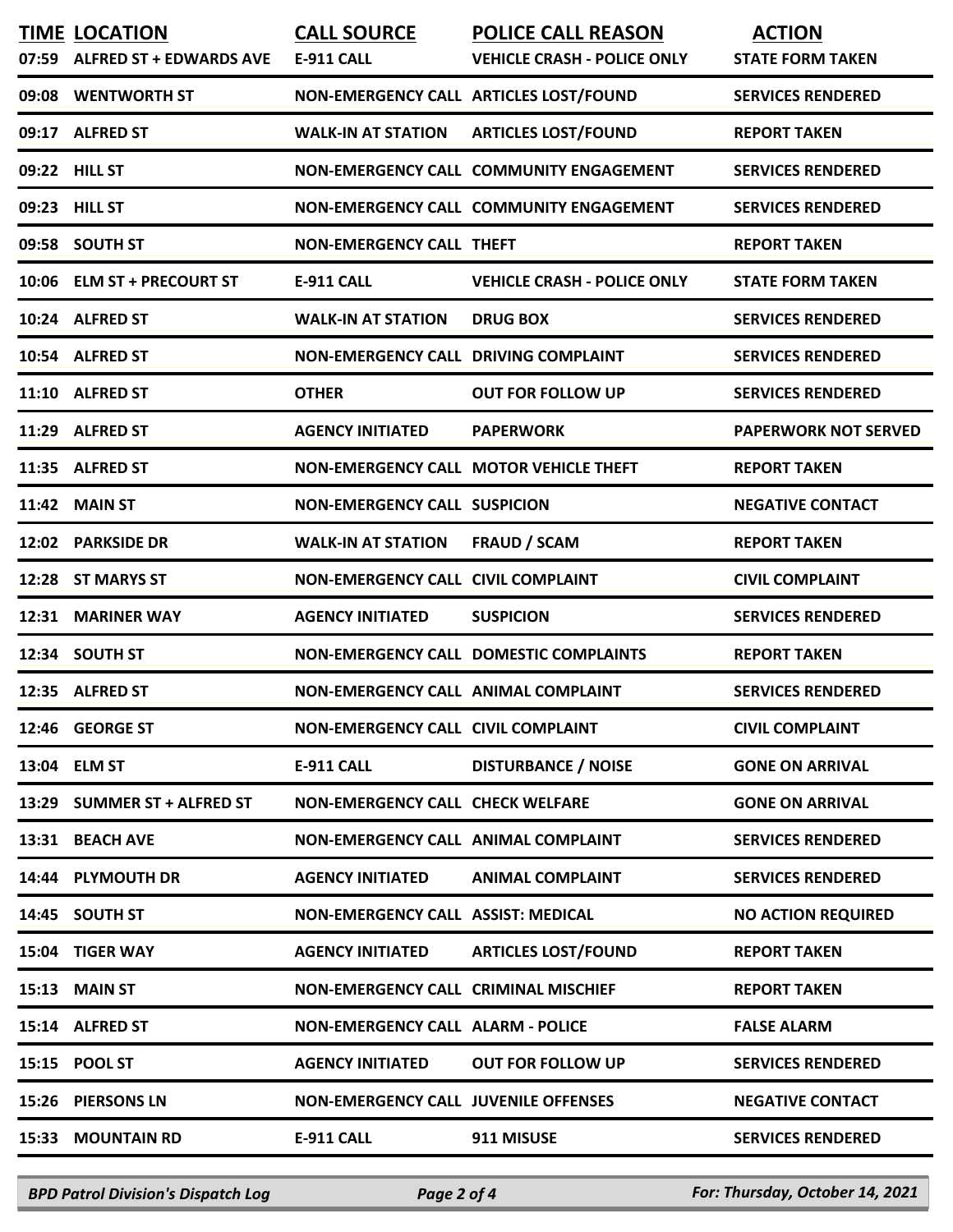|                                                                                                                                        | <b>BPD Patrol Division's Dispatch Log</b>      | Page 3 of 4                                                |                                                                                | For: Thursday, October 14, 2021               |  |
|----------------------------------------------------------------------------------------------------------------------------------------|------------------------------------------------|------------------------------------------------------------|--------------------------------------------------------------------------------|-----------------------------------------------|--|
|                                                                                                                                        | 22:30 HILLS BEACH RD                           | <b>E-911 CALL</b>                                          | <b>SUSPICION</b>                                                               | <b>REPORT TAKEN</b>                           |  |
| 21:55                                                                                                                                  | <b>WINTER ST</b>                               | <b>NON-EMERGENCY CALL PAPERWORK</b>                        |                                                                                | <b>PAPERWORK SERVED</b>                       |  |
| 21:55                                                                                                                                  | <b>MAIN ST</b>                                 |                                                            | NON-EMERGENCY CALL DOMESTIC COMPLAINTS                                         | <b>REPORT TAKEN</b>                           |  |
| 21:27                                                                                                                                  | <b>JEFFERSON ST</b>                            | <b>E-911 CALL</b>                                          | <b>ASSIST: MEDICAL</b>                                                         | <b>TRANSPORT TO HOSPITAL</b>                  |  |
|                                                                                                                                        | 20:00 ALFRED ST                                |                                                            | NON-EMERGENCY CALL ATTEMPTED/THREATENED SUICIDE REPORT TAKEN                   |                                               |  |
|                                                                                                                                        | 19:43 ELM ST                                   | <b>E-911 CALL</b>                                          | 911 MISUSE                                                                     | <b>NEGATIVE CONTACT</b>                       |  |
| <b>CHARGE: UNLAWFUL POSSESSION OF SCHEDULED DRUG</b><br><b>CHARGE: VIOLATING CONDITION OF RELEASE</b><br><b>CHARGE: WARRANT ARREST</b> |                                                |                                                            |                                                                                |                                               |  |
|                                                                                                                                        | 19:32 JEFFERSON ST + MAIN ST                   | NON-EMERGENCY CALL WARRANT ARREST                          | DEFENDANT: SETH BRENDAN LAVOIE  AGE: 29  RESIDENT OF: SACO, ME                 | <b>ARREST(S) MADE</b>                         |  |
|                                                                                                                                        | 18:58 GEORGE ST                                |                                                            | NON-EMERGENCY CALL VIOL PROTECTION FROM ABUSE                                  | <b>REPORT TAKEN</b>                           |  |
|                                                                                                                                        | 18:53 SACO FALLS WAY                           | E-911 CALL                                                 | ATTEMPTED/THREATENED SUICIDE REPORT TAKEN                                      |                                               |  |
|                                                                                                                                        | 18:50 WENTWORTH ST                             |                                                            | NON-EMERGENCY CALL MENTAL ILLNESS CASES                                        | <b>SERVICES RENDERED</b>                      |  |
|                                                                                                                                        | 18:05 WEST COLE RD                             | <b>NON-EMERGENCY CALL ALL OTHER</b>                        |                                                                                | <b>SERVICES RENDERED</b>                      |  |
| 18:03                                                                                                                                  | <b>HILLS BEACH RD</b>                          |                                                            | NON-EMERGENCY CALL VEHICLE CRASH - POLICE ONLY                                 | <b>UNFOUNDED</b>                              |  |
|                                                                                                                                        | 18:03 WASHINGTON ST                            |                                                            | <b>NON-EMERGENCY CALL MENTAL ILLNESS CASES</b>                                 | <b>SERVICES RENDERED</b>                      |  |
|                                                                                                                                        | 17:50 SULLIVAN ST                              | NON-EMERGENCY CALL PARKING COMPLAINT                       |                                                                                | <b>SERVICES RENDERED</b>                      |  |
|                                                                                                                                        | <b>CHARGE: PARKING VIOLATION</b>               |                                                            | DEFENDANT: CIVIL VIOLATION BY A MALE  AGE: 27  RESIDENT OF: BIDDEFORD, ME      |                                               |  |
|                                                                                                                                        | 17:50 ALFRED ST                                | AGENCY INITIATED ALL OTHER                                 |                                                                                | <b>SUMMONS ISSUED</b>                         |  |
|                                                                                                                                        | 17:49 GEORGE ST                                | <b>NON-EMERGENCY CALL SUSPICION</b>                        |                                                                                | <b>SERVICES RENDERED</b>                      |  |
|                                                                                                                                        | 17:36 PROSPECT ST                              | <b>NON-EMERGENCY CALL BOLO</b>                             |                                                                                | <b>NO VIOLATION</b>                           |  |
|                                                                                                                                        | <b>CHARGE: OPERATE VEHICLE WITHOUT LICENSE</b> |                                                            | DEFENDANT: JEFFERY D.V. WATERS  AGE: 19  RESIDENT OF: LIMINGTON, ME            |                                               |  |
|                                                                                                                                        |                                                |                                                            | 17:14 ALFRED ST + MEDICAL CENTE NON-EMERGENCY CALL VEHICLE CRASH - POLICE ONLY | <b>SUMMONS ISSUED</b>                         |  |
|                                                                                                                                        | 17:14 ALFRED ST                                | <b>WALK-IN AT STATION ASSIST CITIZEN</b>                   |                                                                                | <b>SERVICES RENDERED</b>                      |  |
|                                                                                                                                        | 17:12 ELM ST                                   |                                                            | NON-EMERGENCY CALL LIQUOR LAW VIOLATION                                        | <b>REPORT TAKEN</b>                           |  |
|                                                                                                                                        | <b>16:50 ELIZABETH RD</b>                      | NON-EMERGENCY CALL PARKING COMPLAINT                       |                                                                                | <b>GONE ON ARRIVAL</b>                        |  |
|                                                                                                                                        | 16:41 WINDSOR LN                               | NON-EMERGENCY CALL PARKING COMPLAINT                       |                                                                                | <b>PARKING TICKET ISSUED</b>                  |  |
|                                                                                                                                        | 16:08 BIRCH ST                                 |                                                            | NON-EMERGENCY CALL VEHICLE CRASH - POLICE ONLY                                 | <b>STATE FORM TAKEN</b>                       |  |
|                                                                                                                                        | 16:02 HERRING AVE                              | <b>AGENCY INITIATED</b>                                    | <b>OUT FOR FOLLOW UP</b>                                                       | <b>SERVICES RENDERED</b>                      |  |
|                                                                                                                                        | <b>TIME LOCATION</b><br>15:52 GOVE ST          | <b>CALL SOURCE</b><br>NON-EMERGENCY CALL PARKING COMPLAINT | <b>POLICE CALL REASON</b>                                                      | <b>ACTION</b><br><b>PARKING TICKET ISSUED</b> |  |